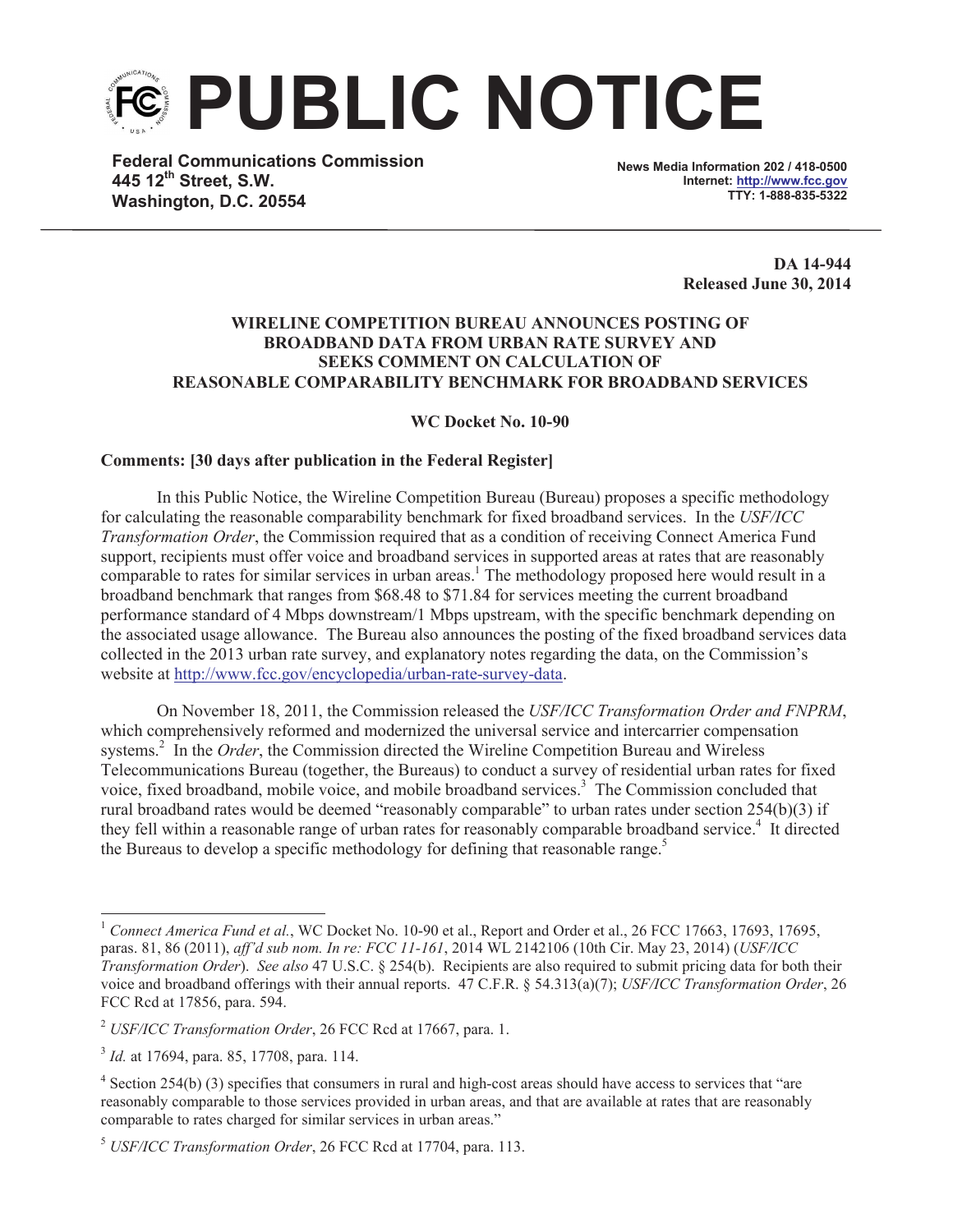In the *Further Notice*, the Commission sought comment on how specifically to determine whether rural rates are within a reasonable range of the national average urban rate for broadband service.<sup>6</sup> In particular, the Commission noted that in the voice context, states must certify that basic voice rates for nonrural carriers are no more than two standard deviations above the national average.<sup>7</sup> It asked whether it would be appropriate in the broadband context to use two standard deviations for the broadband reasonable comparability benchmark.<sup>8</sup>

In response to the Commission's directives, in April 2013, the Bureaus adopted an order setting the form and content for a survey of urban rates for fixed voice and broadband residential services.<sup>9</sup> The Wireline Competition Bureau (Bureau) initiated the survey in December 2013 and collected the rates offered by a statistically valid sample of providers of fixed services identified using FCC Form 477 data in 500 urban census tracts. $10^{10}$ 

As explained in the Staff Report attached hereto and shown in the data posted on the Commission's website, the Bureau collected 2,105 monthly rates for broadband service in urban areas.<sup>11</sup> The reported download speeds ranged from .5 Mbps to 20,480 Mbps while the upload speeds ranged from 1.125 Mbps to 1,024 Mbps.<sup>12</sup> In addition to varying speeds, the service offerings differed as to usage allowances, if one applied.

Consistent with longstanding Commission precedent for the voice comparability benchmark, we will compute the broadband comparability benchmark based upon a national average.<sup>13</sup> Indeed, the Commission made clear that it expected the Bureau to use a national urban average.<sup>14</sup>

The attached Bureau Staff Report discusses three potential methods for determining the average urban rate using the data collected in the Survey: simple rate statistics for specified subsamples; an average rate for offerings meeting a minimum level of service; and regression analysis.<sup>15</sup> The Staff Report also

8 *Id*.

<sup>9</sup> *Connect America Fund*, WC Docket No. 10-90, Order, 28 FCC Rcd 4242 (Wireline Comp. Bur./Wireless Tel. Bur. 2013).

<sup>10</sup> *Wireline Competition Bureau Announces Timeline for Completion of Urban Rates Survey*, WC Docket No. 10-90, Public Notice, 28 FCC Rcd 16753 (Wireline Comp. Bur. 2013). The Staff Report attached to this Public Notice provides additional information regarding how the survey was conducted. Wireline Competition Bureau Staff Report: Possible Methodologies for Establishing Reasonably Comparable Broadband Rates for Fixed Services at 2-4 (rel. June 30, 2014) (Staff Report).

<sup>11</sup> Staff Report at 4. In response to the *USF/ICC Transformation FNPRM*, several parties argued that comparability benchmarks for mobile and fixed services should be addressed separately. *See, e.g*., Comments of Alaska Communications Systems Group, WC Docket No. 10-90 et al. at 8 (filed Jan. 18, 2012), Comments of CTIA—The Wireless Association, WC Docket No. 10-90 et al. at 10 (filed Jan. 18, 2012). We address only the reasonable comparability benchmark for fixed services in this Public Notice.

<sup>12</sup> Staff Report at 4.

<sup>13</sup> *USF/ICC Transformation Order*, 22 FCC Rcd at 17694, para. 84. As noted above, the Commission has already solicited comment regarding whether use of two standard deviations provides an appropriate range. *Id*. at 18046-47, para. 1026.

<sup>14</sup> *Id.* at 17708, para. 114 n.187 (stating that the Bureau should use FCC Form 477 data if possible to calculate a national average urban rate for broadband).

<sup>15</sup> Staff Report at 5-6.

<sup>6</sup> *USF/ICC Transformation Order*, 26 FCC Rcd at 18046-47, paras. 1018-27.

<sup>7</sup> *Id*. at 18046-47, para. 1026.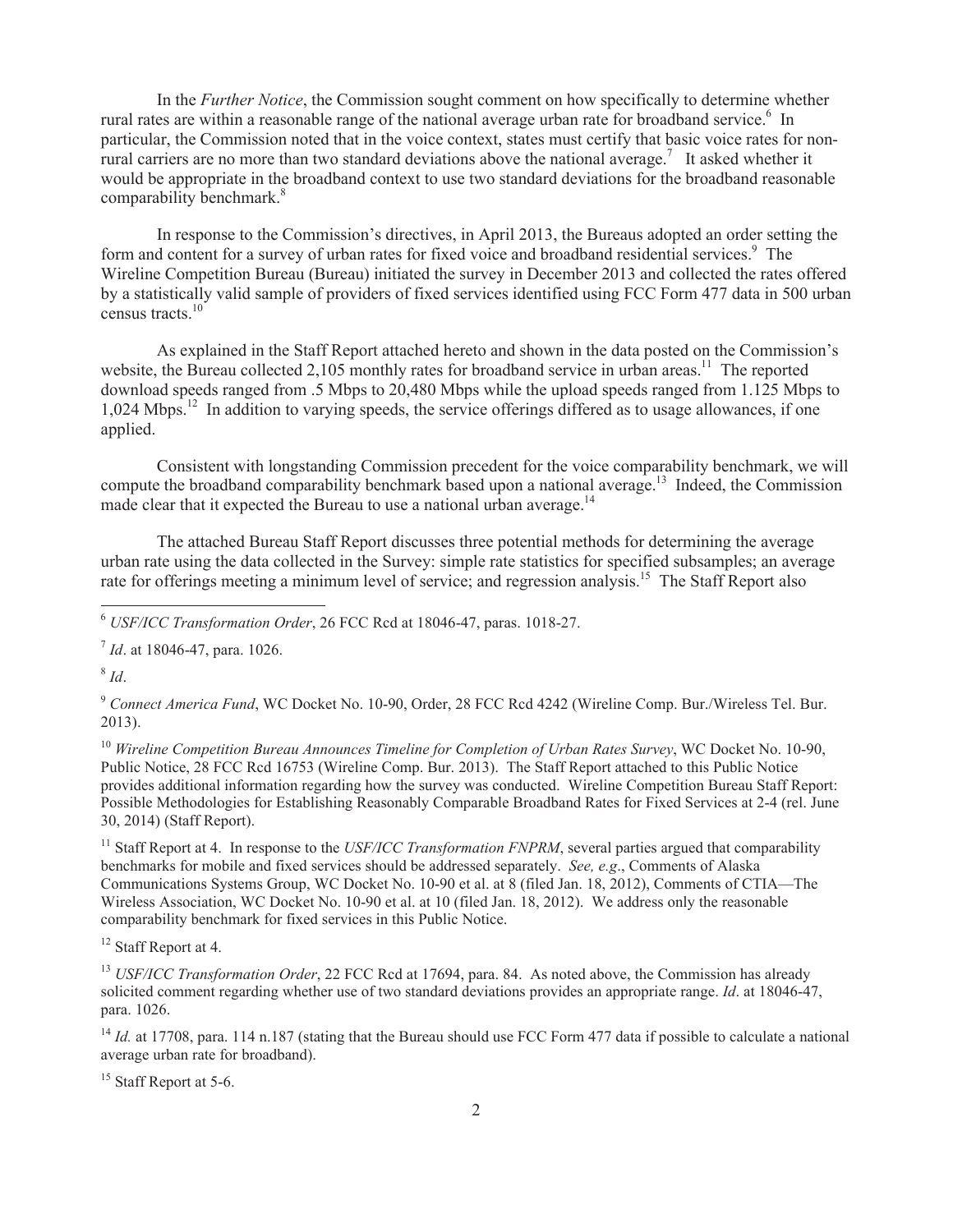presents the average plus two standard deviations for each approach, thus showing a potential reasonable comparability benchmark for broadband service under each approach. For illustrative purposes, the Staff Report also presents the relevant calculations if the minimum performance obligations were modified as proposed recently by the Commission.<sup>16</sup>

The first approach calculates the average using a subsample of observations based solely on download speed, without regard to usage or upstream speeds. The second approach calculates the average by identifying the subset of observations that meet or exceed a minimum service level, and then for each provider that is captured in that sub-sample, computing the average based on the lowest rate offered by that provider that meets or exceeds the specified service level. The third approach uses a simple weighted linear regression model that takes into account the impact of three dimensions of service on rates: upload speed, download speed, and usage allowance, if any. We summarize below the results under the three approaches.

| <b>Method</b>                                    | <b>Speed</b>                        | <b>Usage</b><br><b>Allowanc</b> | Average | Average $+$<br>2 Standard<br><b>Deviations</b> |
|--------------------------------------------------|-------------------------------------|---------------------------------|---------|------------------------------------------------|
| <b>Service Offerings</b><br>Meeting 3 to <5 Mbps | $3$ to $\leq$ 5 Mbps/<br>any upload | e<br>Any                        | \$47.48 | \$73.22                                        |
| <b>Downstream</b>                                | speed                               |                                 |         |                                                |
| <b>Service Offerings</b>                         | 4 Mbps/1 Mbps                       | $100$ GB                        | \$54.54 | \$82.00                                        |
| <b>Meeting or Exceeding a</b>                    |                                     |                                 |         |                                                |
| <b>Minimum Service Level</b>                     |                                     |                                 |         |                                                |
| (Upstream,                                       |                                     |                                 |         |                                                |
| Downstream, Usage)                               |                                     |                                 |         |                                                |
| <b>Linear Regression</b>                         | 4 Mbps/1 Mbps                       | $100$ GB                        | \$44.74 | \$68.48                                        |
| <b>Analysis</b>                                  | 4 Mbps/1 Mbps                       | 250 GB                          | \$46.76 | \$70.50                                        |
|                                                  | 4 Mbps/1 Mbps                       | unlimited                       | \$48.10 | \$71.84                                        |

We propose to use the weighted linear regression model to calculate the average urban rate. Although the regression analysis is more complex than the other methods identified in the Staff Report, regression analysis is well suited to take into account the differences in speed and usage allowance among the service offerings in the sample (and thus reducing the likelihood of having the rates for dramatically higher-speed services increase the benchmark for lower-speed services). Further, we propose to use a subsample of data points to develop the regression, specifically, those data points with download speeds less than or equal to  $15 \text{ Mbps}$ .<sup>17</sup> We propose to adopt a separate benchmark for services with differing usage levels. Thus, the reasonable comparability benchmark for a high-cost recipient offering a 4 Mbps/1 Mbps/100 GB offering would be \$68.48; if that high-cost recipient chose to meet the Commission's broadband performance obligations with a 4 Mbps/1 Mbps/unlimited usage offering, its reasonable comparability benchmark would be \$71.84. We seek comment on these proposals.

 $16$  Recently, the Commission proposed to increase the download speed requirement to 10 Mbps for all entities subject to broadband public interest obligations and proposed that such entities offer at least one service offering at least 100 gigabytes (GB) of usage. *Connect America Fund*, WC Docket No. 10-90 et al., Report and Order, Declaratory Ruling, Order, Memorandum Opinion and Order, Seventh Order on Reconsideration, and Further Notice of Proposed Rulemaking, FCC 14-54, para. 138 (rel. June 10, 2014). The Bureau has specified that price cap carriers accepting model-based support must offer at least one service plan with at least a 100 GB minimum usage allowance. *Connect America Fund*, WC Docket No. 10-90, Report and Order, 28 FCC Rcd 15060, 15060-61, para. 2 (Wireline Comp. Bur. 2013).

 $17$  There is increased variability in rates for the services with higher download speeds.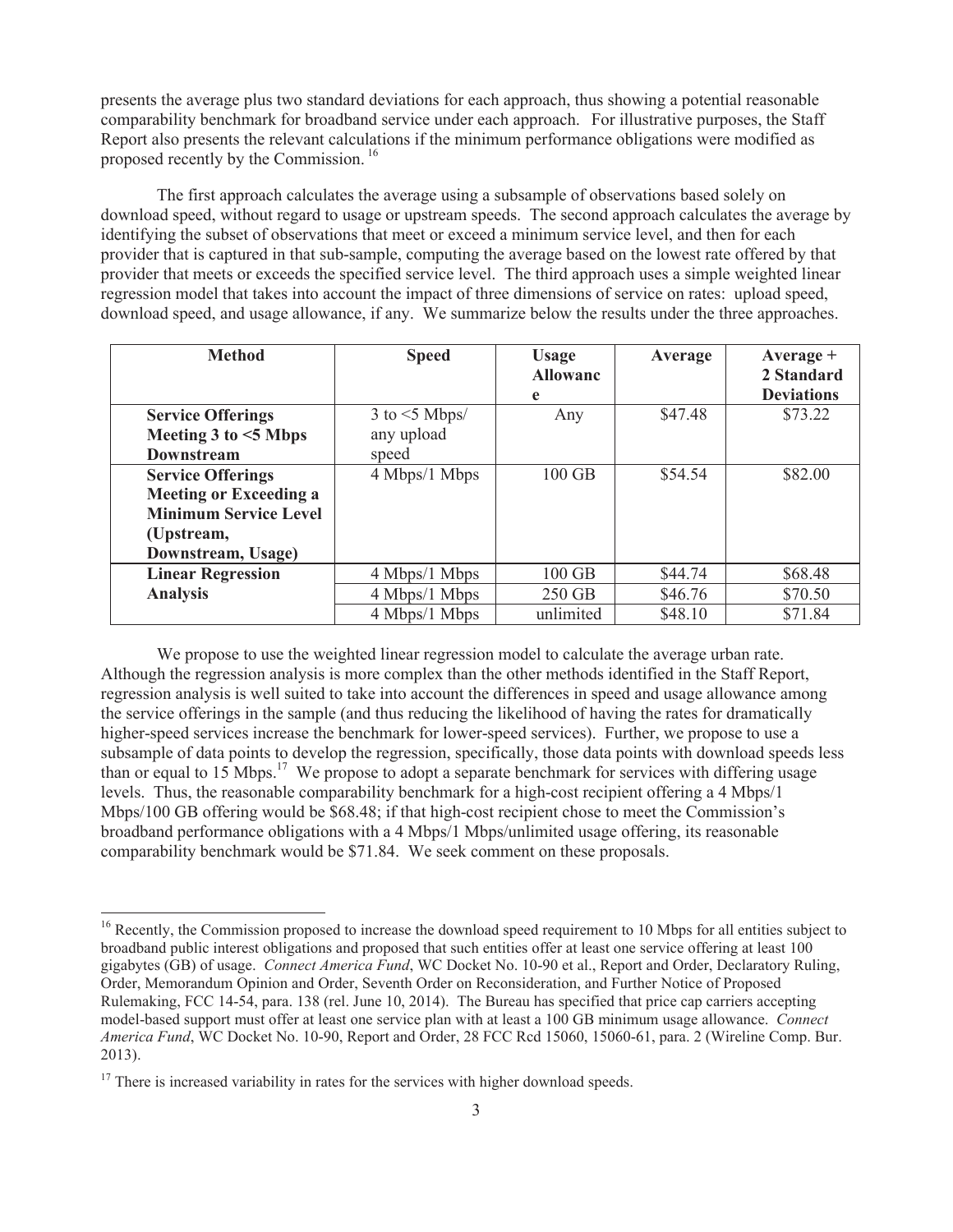To the extent parties believe one of the other approaches to determining an average of the data collected in the Survey is preferable, they should explain with specificity the benefits of adopting an alternative approach. Is there some other method of calculating the average urban rate that would better account for the differences in speed and usage allowance among the service offerings?

## **Procedural Matters**

Filing Requirements. Pursuant to sections 1.415 and 1.419 of the Commission's rules, interested parties may file comments on or before the dates indicated on the first page of this document.<sup>18</sup> Comments may be filed using the Commission's Electronic Comment Filing System (ECFS).<sup>19</sup>

Electronic Filers: Comments may be filed electronically using the Internet by accessing the ECFS: http://fjallfoss.fcc.gov/ecfs2/.

Paper Filers: Parties who choose to file by paper must file an original and one copy of each filing. If more than one docket or rulemaking number appears in the caption of this proceeding, filers must submit two additional copies for each additional docket or rulemaking number.

Filings can be sent by hand or messenger delivery, by commercial overnight courier, or by first-class or overnight U.S. Postal Service mail. All filings must be addressed to the Commission's Secretary, Office of the Secretary, Federal Communications Commission.

All hand-delivered or messenger-delivered paper filings for the Commission's Secretary must be delivered to FCC Headquarters at  $445 \frac{12^{th}}{12}$  St., SW, Room TW-A325, Washington, DC 20554. The filing hours are 8:00 a.m. to 7:00 p.m. All hand deliveries must be held together with rubber bands or fasteners. Any envelopes and boxes must be disposed of before entering the building.

Commercial overnight mail (other than U.S. Postal Service Express Mail and Priority Mail) must be sent to 9300 East Hampton Drive, Capitol Heights, MD 20743.

U.S. Postal Service first-class, Express, and Priority mail must be addressed to 445 12<sup>th</sup> Street, SW, Washington DC 20554.

People with Disabilities: To request materials in accessible formats for people with disabilities (Braille, large print, electronic files, audio format), send an e-mail to  $fcc504@$  fcc.gov or call the Consumer & Governmental Affairs Bureau at (202) 418-0530 (voice), (202) 418-0432 (tty).

## **In addition, one copy of each pleading must be sent to each of the following:**

Jay Schwarz, Industry Analysis and Technology Division, Wireline Competition Bureau, 445 12th Street, S.W., 6-A134, Washington, D.C. 20554; e-mail: Jay.Schwarz@fcc.gov.

Alexander Minard, Telecommunications Access Policy Division, Wireline Competition Bureau, 445 12th Street, S.W., 5-A334, Washington, D.C. 20554; e-mail: Alexander.Minard@fcc.gov.

The proceeding this Notice initiates shall be treated as a "permit-but-disclose" proceeding in accordance with the Commission's *ex parte* rules.<sup>20</sup> Persons making *ex parte* presentations must file a copy of any written presentation or a memorandum summarizing any oral presentation within two business days after the presentation (unless a different deadline applicable to the Sunshine period applies). Persons making

<sup>18</sup> 47 C.F.R. §§ 1.415, 1.419.

<sup>&</sup>lt;sup>19</sup> See Electronic Filing of Documents in Rulemaking Proceedings, GC Docket No. 97-113, Report and Order, 13 FCC Rcd 11322 (1998).

<sup>20</sup> 47 C.F.R. §§ 1.1200 *et seq.*